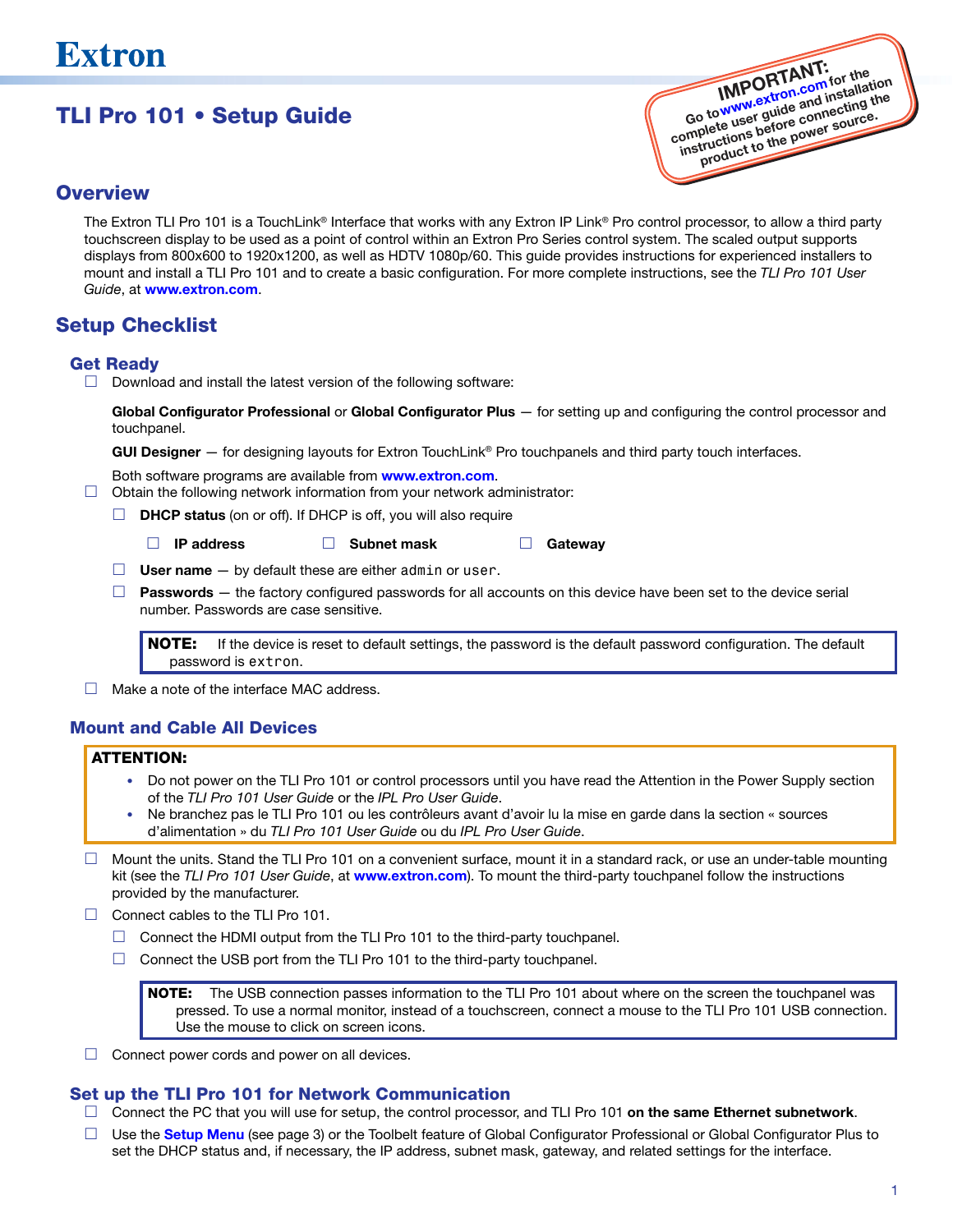# TLI Pro 101 • Setup Guide (Continued)

### Configure the Interface

The *Global Configurator Professional Help File*, the *Global Configurator Plus Help File*, and the *GUI Designer Help File* provide step-by-step instructions and more detailed information. The Global Configurator Professional and Global Configurator Plus help files include an introduction to the software and sections on how to start a project and configuration.

# Rear Panel Connectors and Features

For complete information about the TLI Pro 101 rear panel connectors and features, see the *TLI Pro 101 User Guide*.



#### Figure 1. TLI Pro 101 Rear Panel

#### ATTENTION:

- The TLI Pro 101 can use a 12 VDC desktop power supply and is also Power over Ethernet (PoE 802.3af, class 3) compliant. Do not connect either power supply before reading the Attention in the Power Supply section of the *TLI Pro 101 User Guide*.
- Le TLI Pro 101 peut utiliser une source d'alimentation externe 12 Vcc, et est également compatible avec l'alimentation POE via Ethernet (PoE 802.3af, classe 3). Ne branchez pas de sources d'alimentation externes avant d'avoir lu les mises en garde dans la section « Power Supply » du *TLI Pro 101 User Guide*.
- **A** Power connector  $-$  Connect the 2-pole, 3.5 mm captive screw connector from the provided 12 VDC, 1.0 A power supply to this socket.

NOTE: The TLI Pro 101 also complies with Power over Ethernet standards (PoE 802.3af, class 3).

- **B** HDMI input Plug the cable from the input source device into this female HDMI type A connector. Use the provided LockIt brackets to secure the connector to the TLI Pro 101 unit.
- C HDMI output Connect this female HDMI type A connector to a third-party touch screen. Use the provided LockIt brackets to secure the connector to the TLI Pro 101 unit. A full list of compatible resolutions is provided in the *TLI Pro 101 User Guide*.
- $\bullet$  USB connector  $-$  supports High-speed USB 2.0 control. Plug a USB cable from the third-party touchpanel into this female type B connector.

NOTE: To use a monitor that is not a touchpanel, connect a mouse to this port.

 $\bigoplus$  Network and Power over Ethernet connector  $-$  Connect the interface to the LAN using a twisted pair cable, terminated with an RJ-45 connector. The connector can also be used with a PoE power injector (not provided).

An Extron IP Link Pro control processor must also be connected to the same network as the TouchLink Pro touchpanel.

 $\bullet$  Reset mode LED  $-$  indicates power status and reset status of the device.

G Reset button (recessed)  $-$  allows the unit to be reset in any of three different modes. A brief summary of the reset modes is given below. For more information see the *TLI Pro 101 User Guide*.